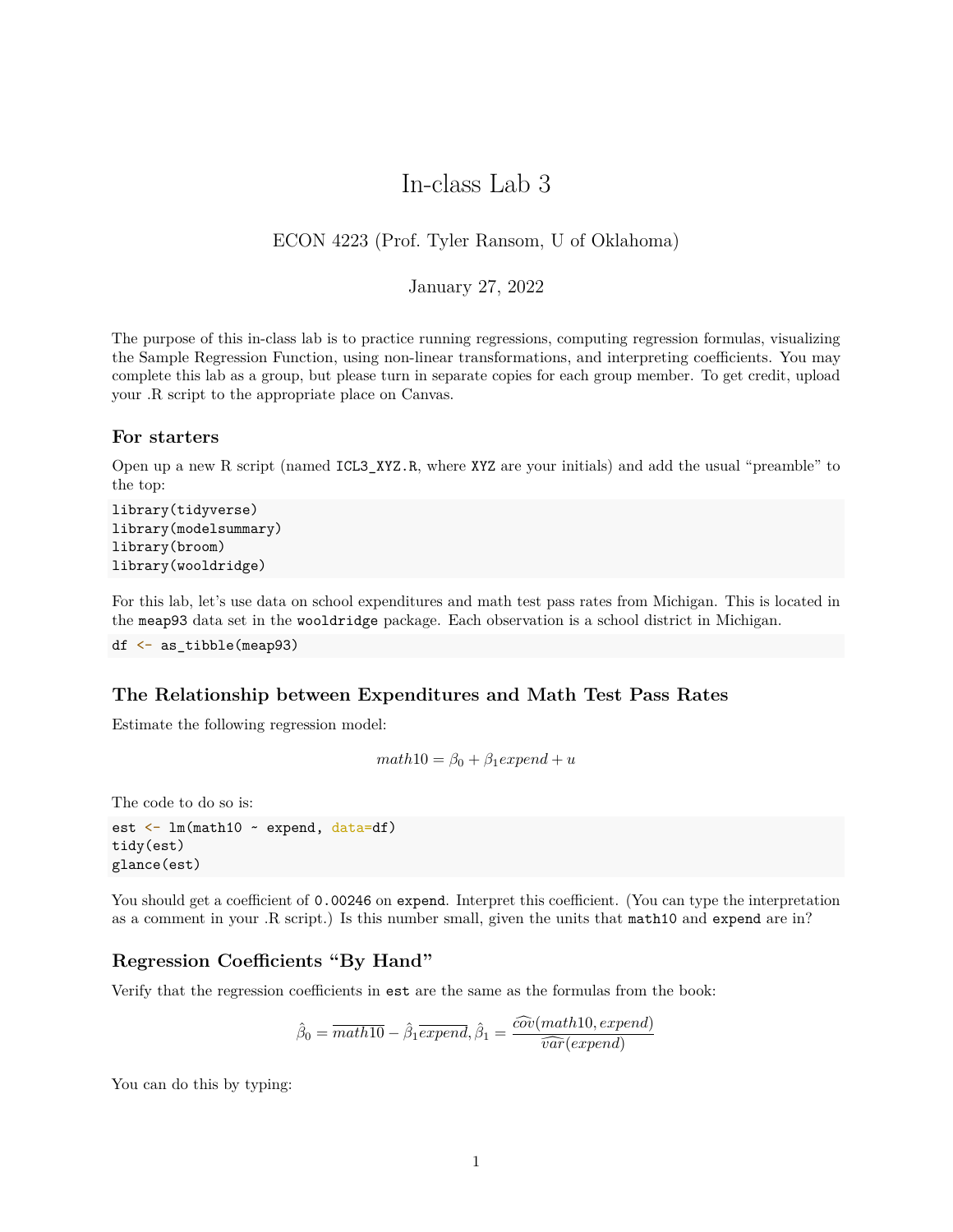```
beta1 <- cov(df$math10,df$expend)/var(df$expend)
beta0 <- mean(df$math10)-beta1*mean(df$expend)
```
### **Visualizing Regression Estimates**

Often, it's helpful to visualize the estimated regression model. Wooldridge (2015) calls this the "Sample Regression Function." We can do this with the following code:

```
ggplot(df,aes(expend,math10)) +
   geom_point() +
   geom_smooth(method='lm')
```
## `geom\_smooth()` using formula 'y ~ x'

### **Nonlinear transformations**

Let's consider a modified version of our model, where now we use *log* expenditures instead of expenditures. Why might we want to use log expenditures? Likely because we think that each additional dollar spent *doesn't* have an equal effect on pass rates. That is, additional dollars spent likely have diminishing effects on pass rates. (See also: the Law of Diminishing Marginal Returns)

Create the log expenditures variable using mutate():

```
df <- df %>% mutate(logexpend = log(expend))
```
Now estimate your model again and re-do the visualization (showing both functional forms together):

```
est \leftarrow lm(math10 \sim logexpend, data=df)
tidy(est)
glance(est)
modelsummary(est)
ggplot(df, aes(expend,math10)) +
  geom_point() +
  stat_smooth(method = "lm", col = "red" , se=F, formula = y~log(x)) +
  stat\_smooth(method = "lm", col = "blue", seeF)
```
## `geom\_smooth()` using formula 'y ~ x'

What is the interpretation of  $\beta_1$  in this new model? (Add it as a comment in your R script)

### **Standard Errors and Regression Output**

Finally, we can look at the standard error, t-statistic, and p-values associated with our regression parameters  $β$ <sup>0</sup> and  $β$ <sup>1</sup>. The p.value reported in tidy(est) tests the following hypothesis:

$$
H_0: \beta_1 = 0, H_a: \beta_1 \neq 0
$$

Does increased school spending significantly increase the math test pass rate?

#### **Computing standard errors by hand**

If you have extra time, try computing the standard error formulas by hand, according to the formulas in the text book. To do so, we need to compute the following formulas:  $sig$  (the standard deviation of  $u$ ), n (our regression's sample size), SSTx (*N* − 1 times the variance of logexpend), and the sum of the squares of logexpend: